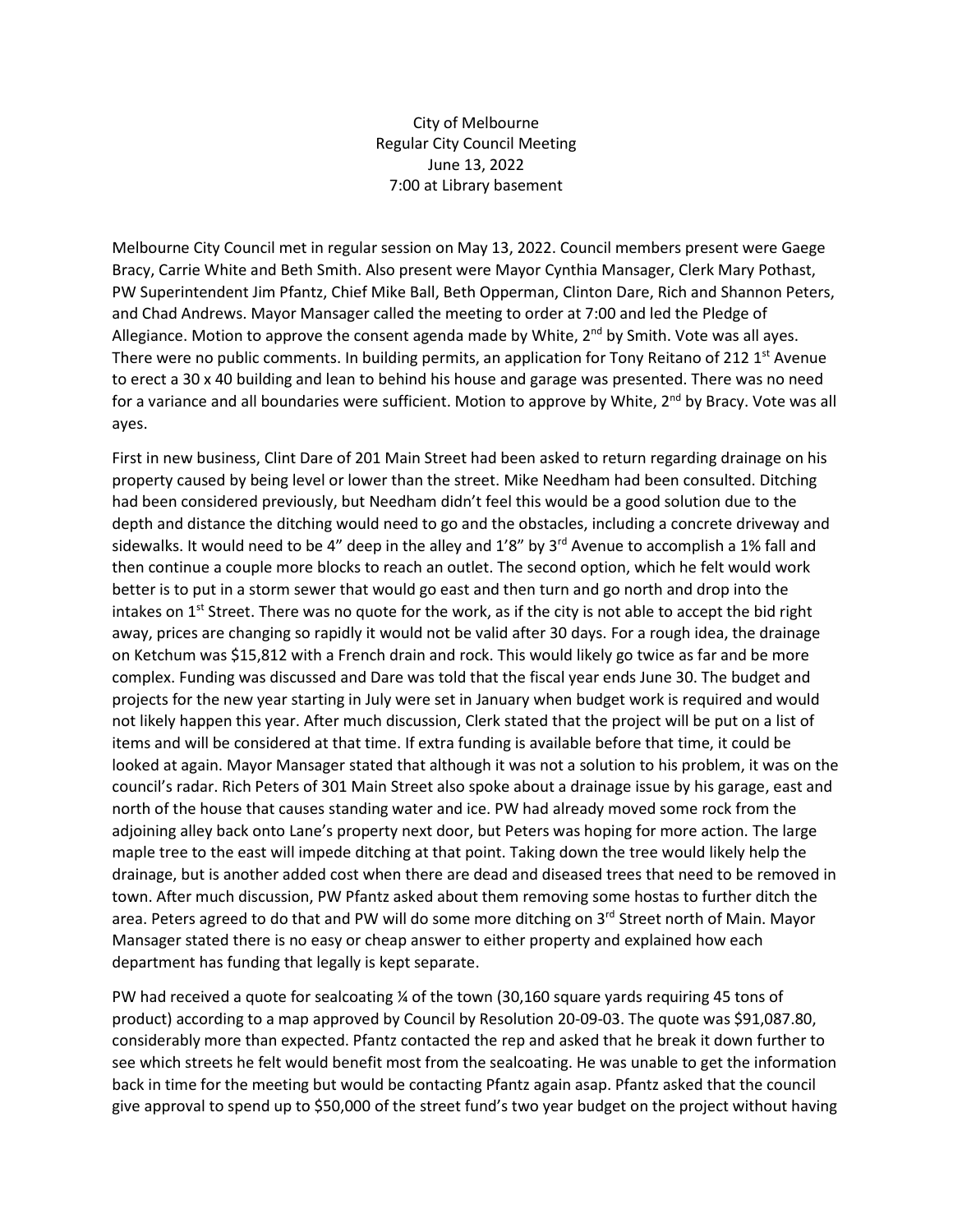to call a special meeting for approval. Motion to approve the request by White,  $2^{nd}$  by Bracy. Vote was all ayes. That will leave some money in the fund in case there are emergency repairs this coming year.

Next on the agenda was the sewer lining previously approved at May's council meeting. Clerk explained that ARPA expenditures will require Resolutions, so this is a formality to what was already approved by the Council. Motion to approve Resolution 22-06-01 made by White, 2<sup>nd</sup> by Smith. Vote was all ayes.

Clerk requested that Deputy Clerk Theresa Daters be given a cell phone stipend to cover her phone usage checking the pool, cameras, etc. She has done so for many years without compensation. The stipend currently given to PW, Police Chief and Clerk is \$65. Motion to approve the phone stipend made by Smith, 2<sup>nd</sup> by Bracy. Vote was all ayes.

Clerk relayed information about a water issue at a residence on College that has caused the main floor to flood, and the basement to have about 1.5 feet of water. The damage to the home is extensive. MidWestOne had been contacted, as they are dealing with the property as well. They are working with an insurance company that will likely pay off the loan. If the family is not interested in the property, they wanted to know if the City would be interested in acquiring the property for free. Mayor Mansager said there were many things to be considered in terms of expense and value. Clerk mentioned contacting the Iowa Economic Development Assn at the State level to see if there would be any remediation assistance. She and White will get more information.

Chief Ball briefed the Council on some weapons that the City has on loan from the Federal Government and some of the special rules to possessing them. Since he will be retiring next February, he has looked into what could be done with them. There are certain requirements that need to be met and they need to remain double locked when he is not on duty. It is not an urgent matter, but will likely need to be taken care of before his retirement.

In old business, the Street Committee had turned over an alley map to PW and asked them to select the top 5 to rock. PW Pfantz said they had chosen two to work on and put more rock into at the current time, and try to use a blade and skid loader to rework the rest. The alley behind the water tower and the alley between 4<sup>th</sup> and 5<sup>th</sup> Street on the east side of Main Street are the two needing the most work. Council felt it was reasonable and to start work on them when able.

Parking in front of the pool was the next issue. After much discussion, Council felt that not allowing parking in front of the pool on the east side of Main Street during pool hours was the first idea they wanted to try. PW was directed to work on a plan and either use signage or some other method to alleviate the issue. Chief Ball noted that limiting parking on the west side of the street would require a change in Ordinance. There is still one handicapped spot that may be utilized by the pool/rec center entrance. Results will be revisited next month.

Mayor Mansager stated she has contacted a company to do a survey of the property at 102 Main Street for about \$1400-\$1700 to ascertain who the wall belongs to. It has not been completed yet. Clerk has received two job applications for the library director's position so far. The current director is on staff until the end of June. Clerk will be attending the Municipal Professional's Academy July 22-24 in Ames for CEU's. It is a Wednesday afternoon, Thursday all day and Friday until 1. The office will work to cover some of the hours, and will post when the office will be closed ahead of time.

Motion to adjourn made by White, with 2<sup>nd</sup> by Smith. Vote was all ayes to approve. Meeting adjourned at 8:21 pm.